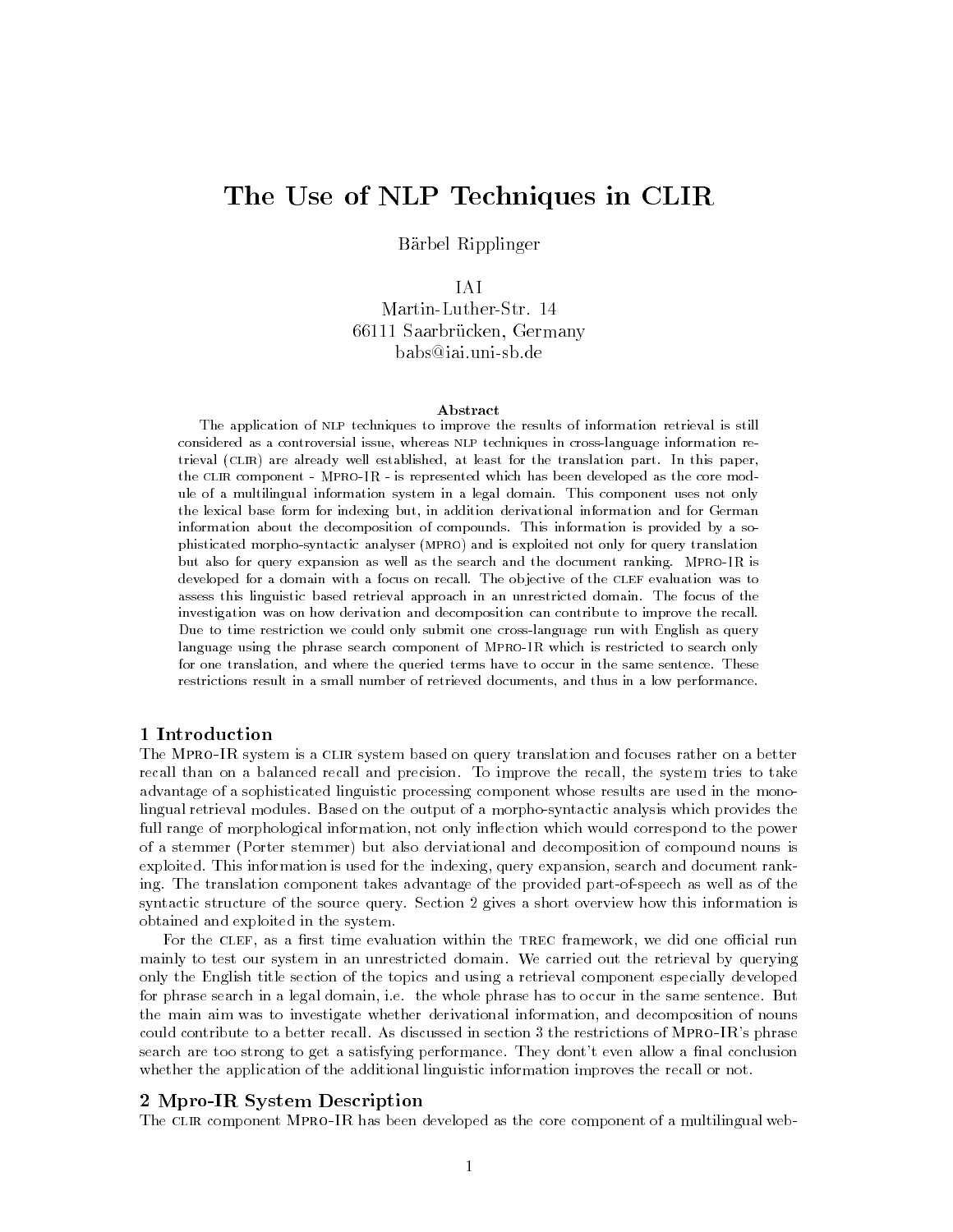based information system on European Media Laws". The document basis is multilingual, there are documents in German, English, and French. For these languages, an interface is available that enables the users to enter their queries in the selected language. The design of Mpro-IR is guided according to the requirements an information retrieval system in a legal domain has to satisfy: It has to support the lawyers' work which means finding as much as possible information about a certain subject. In terms of IR, the IR component should provide the best possible recall. The design of the system also had to take into account that the domain is relatively new and neither a thesaurus nor an approved term list is available, thus queries using an uncontrolled vocabulary are necessary. In addition, the type of queries has some impact on the design: The system has to be capable of processing single word queries such as *advertising*, compound terms as subliminal advertising as well as complex phrases like actions leading to competition distortions. private broadcasters' obligation to provide information,  $\dots$  In the legal domain, such phrases often have to occur within one sentence to be relevant, therefore a special phrase search component has been developed which searches the input query within this restricted space. However, to allow the search of each of the meaning bearing terms within a whole document, a Boolean search facility is also provided to the users. is also provided to the users. The users of the users of the users of the users of the users of the users. The

Independently of the search facility used, the input query as well as the documents are undergone a linguistic processing to take advantage of the information provided.

## The Linguistic Processing

Stemming is the NLP technique which is frequently used and successfully applied in IR systems. A standard tool is the Porter stemmer [7] which achieves a normalisation by simply chopping off suffixes. To overcome some of the serious deficiencies of such stemmers, for instance *general* on sures. To overcome some of the serious definition of the serious definition  $\mathbf{f}_i$ is mapped to gener, and distribute to distribut, both no lexical base forms, and thus lead to improper conflations, advanced stemmers are developed and combined with a lexicon [4] to verify the identied stem. This approach produces far better results, it avoids error as shown above but others such as the mapping of distributed to distribut still occur. In this case, the word distributed cannot be found in the dictionary. Also irregular plural  $(media/medium)$  or declination forms (went/go) cause errors. The main drawback of this approach lies thus in the coverage of the lexicon.

For languages with a rich declensional morphology such as French or German the results of such a stemming are rather unsatisfying because considering only inflection (or even suffix reduction) is not enough (cf.  $[6]$ ,  $[12]$ ). For instance, the stemming of the German past participle *gegangen* (gone) to gang results in a wrong form (the correct one is  $gehen/to go$ ). German verbs as well as French verbs such as aller (to go) or recevoir (to get) have numerous forms which makes it almost impossible to stem them by using suffix algorithms. For German, the compound formation leads often to failures because of the underlying highly productive morphological process (cf. [3]).

In MPRO-IR, the MPRO programme package [5] developed at the IAI is used for the linguistic processing, and its major features will be described in the following. MPRO has been primarily developed to process German language but is now available for different languages (including Eastern European languages). However, the same level of functionality as the German module is not available for all language modules. MPRO performs a morpho-syntactic analysis consisting of a lemmatisation, a part-of-speech tagging, and for German, a compound analysis as well as optionally, an additional syntactic and semantic disambiguation evaluating mainly context information. For the reduction of syntactic ambiguities there is also a shallow parsing component available for each language.

The morpho-syntactic analysis is combined with a look-up in a word-form dictionary. In a first step, the word-forms are looked up in a special tagging dictionary, for which an entry looks as follows:

{string=Word-form,c=w,sc=CAT,lu=Citation-form,...}

where CAT is the category. Nouns, verbs, adjectives, and derived adverbs are looked up in a morpheme lexicon. This morphological dictionary contains allomorphs but also some irregular word-forms which cannot be identied in another way as well as variety of toponyms and other names. Each entry shows how the associated stems behave morphologically, as shown in the

 $^1$  A demonstrator is available at  ${\tt http://www.iai.uni-sb.de/EMIS/emis.html.}$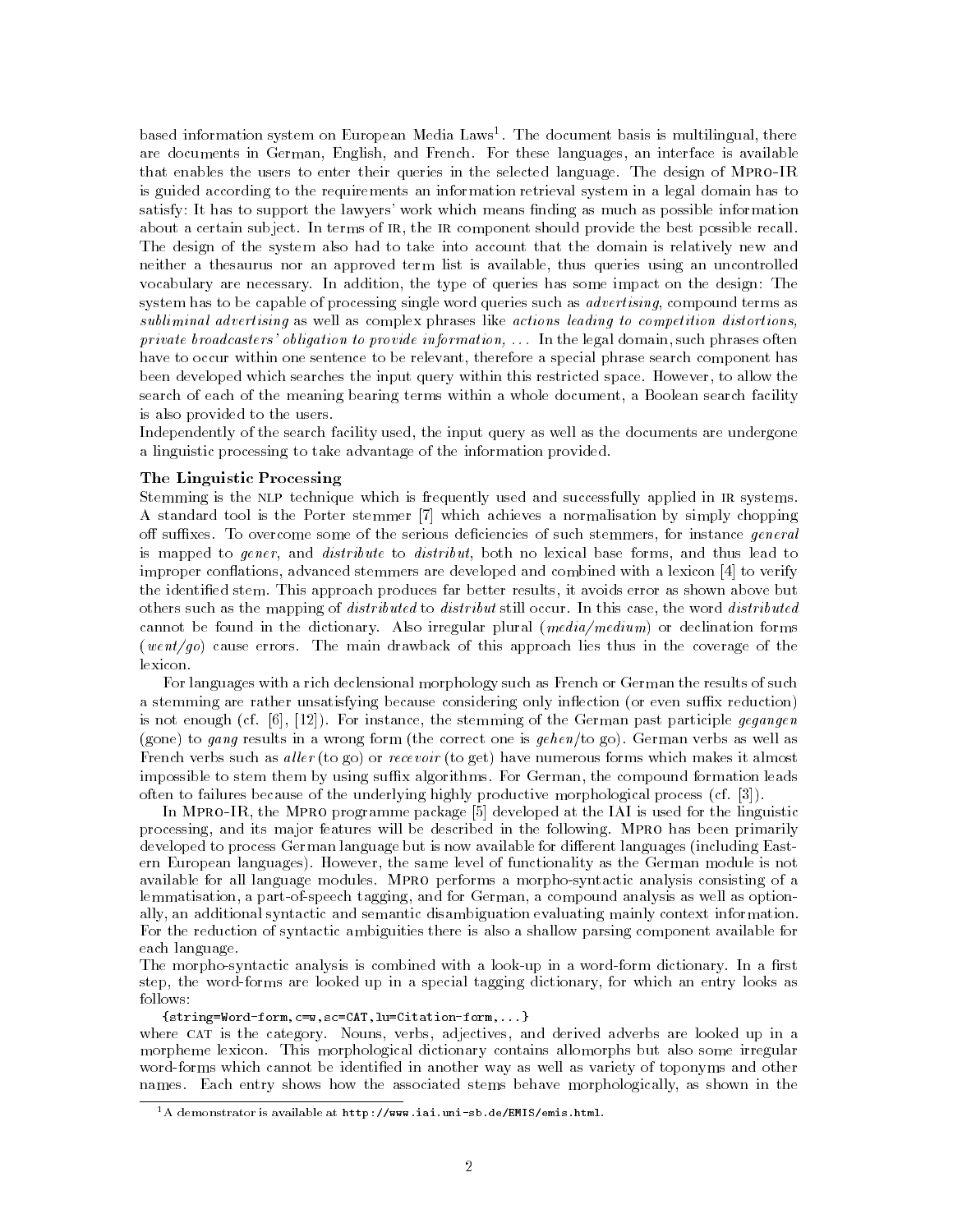examples below:

```
{string=corrupt,c=a,n={ness=quality}}
{string=corrupt,c=v,n={ion=massnahme},a={ible=able},t={c=v,double=no,end=s,funct=no}}
```
To reduce overgeneration we can also prohibit prefixes or certain nonsensical compounds. For each word-form the morphological analyser produces at least one description which is represented as attribute-value pairs. In the following, the analyses of the English noun *corruption*, the verb *corrupt*, and adjective *corrupting* are given (only the features of interest are shown):

```
{string=corruption,lu=corruption,ds=corrupt~ion,ts=corruption,ls=corrupt,
t=corruption,c=noun,s=massnahme,...}
{string=corrupt,lu=corrupt,ds=corrupt,ts=corrupt,ls=corrupt,t=corrupt,c=adj,...}
{string=corrupt,lu=corrupt,ds=corrupt,ts=corrupt,ls=corrupt,t=corrupt,c=verb,...}
{string=corrupting,lu=corrupting,ds=corrupt~ing,ts=corrupting,ls=corrupt,
   t=corrupting,c=noun,s=vn,...}
{ori=corrupting,lu=corrupting,ds=corrupt~ing,ts=corrupting,ls=corrupt,
   t=corrupting,c=adj,...}
{string=corrupting,lu=corrupt,ds=corrupt,ts=corrupt,ls=corrupt,t=corrupt,c=verb,...}
```
The feature ds contains the morphological derivation, and ls the respective normalised form. The features s and ss (for compounds) contain semantic information. In the example above, all three words have the same derivation. For German words, a compound analysis is performed additionally (cf. Example below), and the result is given in the feature  $\,$   $\,$   $\,$  and its normalised form  $\,$  in feature  $\,$ t. These features are also assigned for English analyses but correspond always to the lu feature.

Due to a special treatment some defective noun constructions in German - such as these occurring in coordinations like Informations- und Kommunikationsdienst (Information and Com munications services) - are recognised. MPRO assigns the missing head information by using a lookahead algorithm:

```
fstring=Informations-, lu=informationsdienst,ts=informations#dienst,
 t=information#dienst,ds=informieren~ation#dienst,ls=informieren#dienst,c=noun,...}
\{string=und,lu=und,c=v,...\}fstring=Kommunikationsdienst,lu=kommunikationsdienst,ts=kommunikations#dienst
 t=kommunikation#dienst,c=noun,...}
```
Although Mpro is very complete, a strategy for handling unknown words is provided. Three cases can be differentiated:

 The word-form can not be analysed at all: MPRO marks this word with the feature state=unknown and classifies the word as 'noun', for instance

```
{string-set}lor,lu=settlor,ds=settlor,state=unknown,c=noun,s=n,}
```
- The word-form can partly be analysed: Mpro tries in each case to assign the most appropriate information. For instance: If a string consists only of numbers such as 1864 the word get as category cardinal number  $(c=z)$ , and morpho provides an analysis whereas the value of the lexical unit is identical with the string:  $\{string=1894, ds=1894, ls=1894, c=x, lu=1894, s=year,...\}$
- The word form is analysed but not found in the lexicon: Strings which consist only of capital letters such as CNN are marked as acronyms, and have as the part-of-speech  $c=noun$ :  $\{string=CMN,lu=CMN,ds=CMN,ls=CMN,c=noun,s=acronym,...\}$

The analyser recognises lexicalised multiword units such as look up, United States, German

<sup>2</sup>Hyphens and German 'fuge' elements are removed.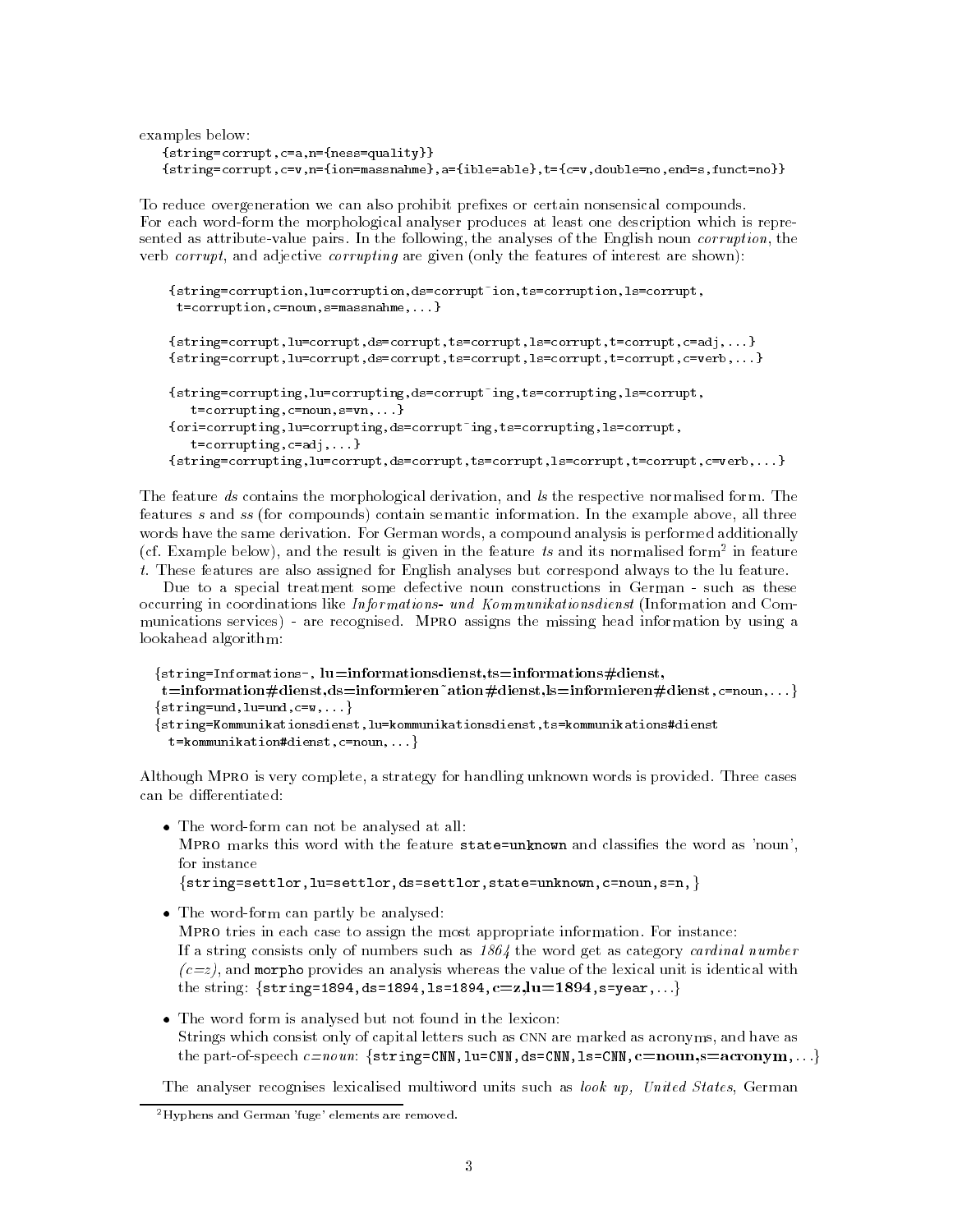prefix verbs mitteilen, fixed expressions such as in Bezug auf, de facto, abbreviations like etc.,  $i.e.$  as well as proper names such as  $Bill, Berlin.$ 

After this analysis, for German the output can be further disambiguated by evaluating context information, i.e. if the first letter of word-form is capitalised, and the word is not the first in a sentence, it must be a noun. In a final step, a shallow parsing can be applied to reduce other syntactical ambiguities such as verb/noun readings. This parsing process can also be performed on English and French output of the morphological analysis to get an almost unambiguous representation. Mpro does not reduce ambiguity where the correctness of the decision is doubtful.

In the reminder of the section, it is described how these results of the morpho-syntactic analysis is applied for various stages of the IR process.

#### The Retrieval

For all three, indexing, query expansion, the search together with a document ranking the information provided by the features  $lu$ , is as well as  $t$  (currently for German only) are exploited.

Based on the analyses of the documents, several indices are built up: One using the information about the lexical unit (i.e. the *normalised form*), one using the derivational information, and for German a third index is constructed with the decomposition information. Though English and French nouns have a t-feature we have not exploited this kind of information because this information is subject of an ongoing revision of the English and French morpheme lexicon (see above). With each key the document identification number, the sentence number (snr), the word number (wnr), as well as the word-form (the form of the word as occuring in the text) are stored. Function words (entries with  $c=w$ ) are discarded from the indexing. This process is done within a preparation phase.

At search time, the queries are processed by the same morpho-syntactic analysis as the docu ments. For the monolingual search, the function words are removed from the analysis output, and for the meaning bearing words the values of the lu-, ls- and, for German queries, the t-feature are extracted to construct a set of search patterns. For the input query Competitiveness of European industry the set of search terms consists of competitiveness, compete, european, europe, industry.

For the cross-language retrieval, we decided to translated the queries, and to carry out a monolingual search afterwards. This approach seems more appropriate because legal information is highly related to the original wording, and machine translation systems provides only a poor quality [2]. The input to the translation component is the complete morphological analysis of the query. Mpro-IR uses a shallow translation tool which performs a lexical transfer based on huge transfer lexicons (coverage of the English-German lexicon is about 400.000 entries) comprising single words, abbreviations, compound terms but also fixed phrases. For multiword units, the MT-component first looks up whether the dictionary contains a translation for the whole phrase. If no translation exists, the phrase is translated compositionally whereas the translation is guided by the part-of-speech, i.e. for verbs only the translations for verbs are assigned. The translation output is undergone by a shallow parsing based on a phrase grammar to get only one possible translation whereas the syntactic representation of the source is taken into account. For German as target language, the syntactic variants of a term are additionally sorted out. For example, there are two entries in the English-German dictionary for human dignity, Menschenwürde and Würde des Menschen. In these cases, the compound is preferred, because due to the query expansion all occurrences of the syntactic variant Würde des Menschen are equally found but the search for a compound is much faster then that for a phrase.

The search itself consists of several look-ups in the different indices, for each content bearing term the following look-ups are done:

1. Looking up the index built over the lexical base forms (lu-index) with the value of the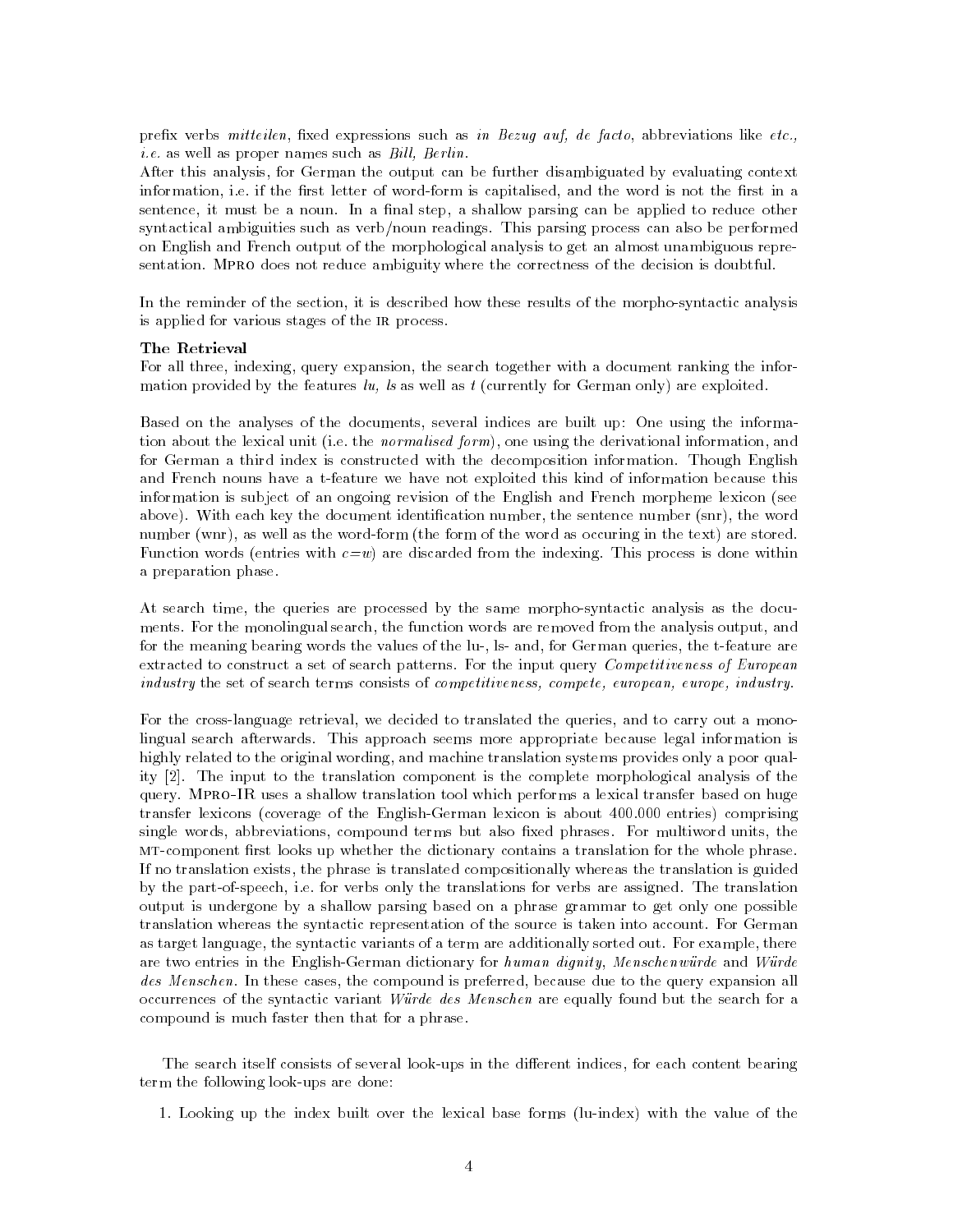lu-feature

- 2. For German only: Looking up the index built over the t-feature (t-index) with the value of the t-feature to find compounds with the queried term as element
- 3. Looking up the index built over the derivations (ls-index) with the value of the ls-feature

For compounds, the different formation in English and French compared to German leads to a different search strategy: Having in mind that open compound terms in English and French has almost a fixed word order, we defined a *distance factor* to decide whether the occurrence of the two or more words represent an open compound or not. Based on statistical data the longest distance between each meaning bearing word of a phrase is fixed to 3. This allows to classify occurrences of advertising in UK's television as exact hit of television advertising. For English as well as for French compounds, the occurrences of each word within a phrase is evaluated against this distance factor using the word number provided by the index, and sorted into the following three lists:

- 1. The lu-values looked up in the lu-index of each element occur within the determined distance.
- 2. At least for one element only the derivation occurs within this distance.
- 3. All other occurrences.

We apply this distance measure also to German to find syntactic variants of compound terms:

- 1. Looking up the lu-index with the values of the t- and ls-features of the single compound elements. This retrieves documents containing the syntactic variants of the input compound, for instance searching for Verbraucherschutz (Consumer protection) hits zum Schutz der Verbraucher as well as um die Verbraucher zu schützen.
- 2. Looking up the lu-index with the value of the t- and ls-features whereas the parts of the compounds occur outside the environment.
- 3. Looking up the ls-index with the values of the t- and ls-features of the compound parts. This produces a list of documents containing semantically similar terms. These are terms which point to a common concept in a virtual hierarchy (i.e. all elements of the 'transitive closure' of the particular concept denoted by the compound). For instance, the search for Verbraucherschutz found hits such as Schutzbestimmungen bezuglich der Verbraucherdaten (regulation to protect consumer data).

For phrases, the topmost result list consists of documents which contain the elements of the phrase exactly (excluding function words). The next list contains documents in which at least one phrase element occurs only as part of a compound. All further results lists are analogously calculated.

Usually the rank of a retrieved document is computed by the  $tf*idf$ . Using a weight based on frequency seems not to be adequate in this environment of a legal domain in which some terms occurs only once in a document which is much more relevant than a document in which the term occurs several times. Thus, in Mpro-IR, the documents are ranked by the information used to retrieve them, in the order of the lists described above. This ranking mirrors the relevance related to the reliability of the linguistic information used to retrieve a document: a document retrieved by stem information is more relevant to the query then a document retrieved by derivational information. It expresses at the time the degree of precision of the retrieval. The results of the first list have a higher precision than those of the lower lists because the probability that mismatched documents are retrieved increases.

## 3 Mpro-IR in CLEF

We participated the first time in a CLEF/TREC evaluation to investigate how MPRO-IR developed for a special domain fares with unrestricted documents related to recall and precision.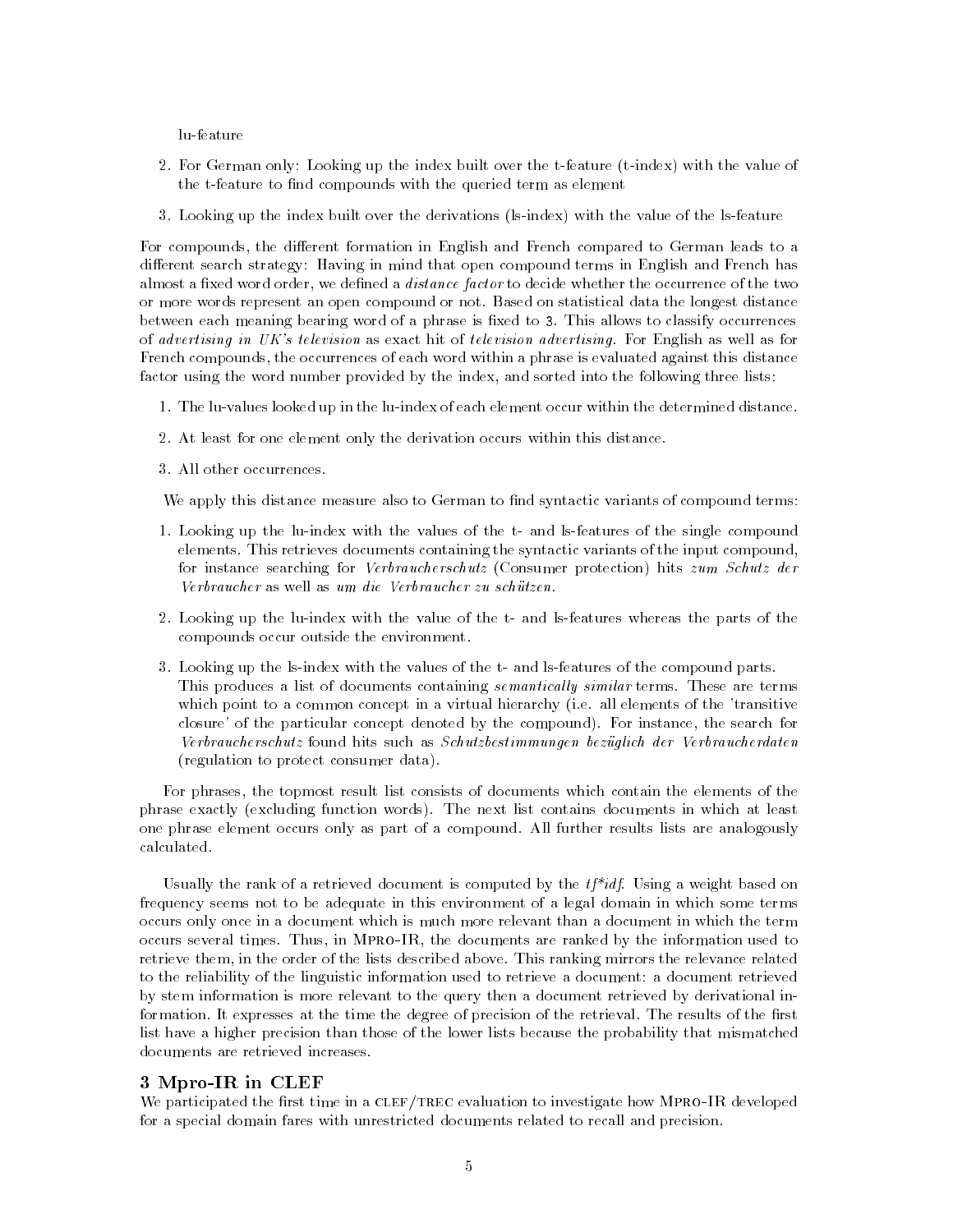### Setting up the Experiment

Currently the Mpro-IR system covers only the languages German, English, and French. To perform the clir task which additionally comprises the search in Italian documents, we integrated a small Italian component into MPRO-IR. To provide a sufficient coverage for this module, we analysed the complete Italian topics (titles, description, and narratives), and added unknown words (morphemes) to our monolingual lexicon. For the translation component we added only translations for the words occuring in the title sections of the topics. Thus the Italian morpheme lexicon has now 27.800 entries compared to the English morpheme lexicon with about 48.300 entries. We used English topics and retrieved documents in English, French, German, and Italian, therefore we added missing translations for the terms of the topic titles to the respective transfer dictionaries.

#### Retrieval Performance

Due to time and space restriction we could perform and submit only one run. Therefore we decided to perform a phrase search only over the titles sections of the topics, although we noticed that the type of queries was not always adequate for this kind of search. To build up the indices, texts were undergone a normalisation, i.e. we discarded all formating information (including the title sections) which lead in some cases to a lower performance. This process was mainly done due to space limitations, the MPRO tool is able to indentify sGML tag but the analyses are unnecessarily blown up.

The overall result of the clef evaluation shows a low retrieval performance of Mpro-IR compared to the other systems. Taking into account that a very restricted retrieval component has been used

- all meaning bearing words have to occur in the same sentence, and
- only one translation is used

the outcome is not to bad. The results show more or less what we expected: For topics which are more or less incomplete sentences such as French conscientous objector, supermarket ceiling in Nice collapses, etc. we got none or only a few results (cf. Figure below).



Fig.1 CLEF Results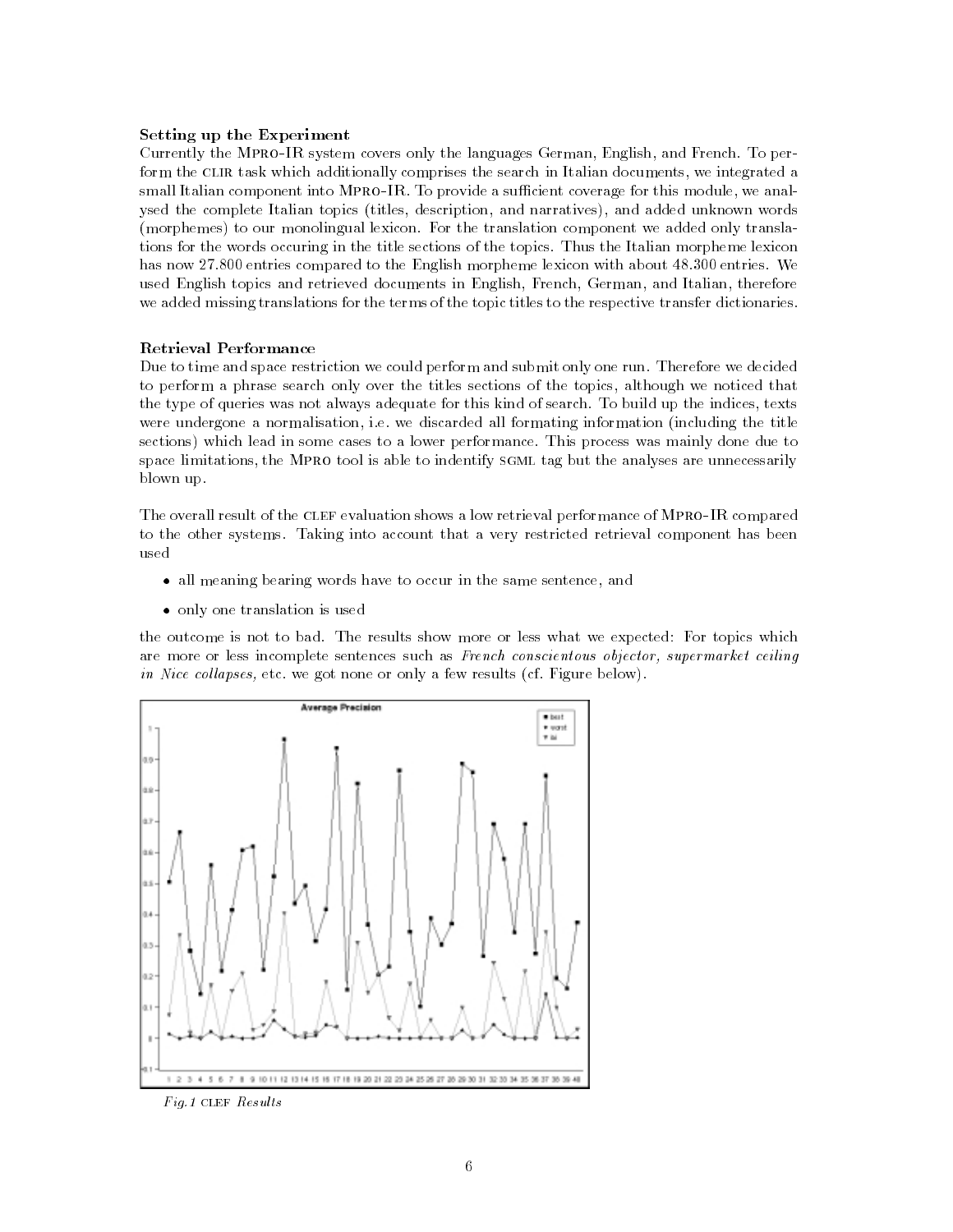For topics such as European Economic Area, World Trade Organisation etc. the results are better though not satisfying.

To get an impression to which degree the restriction to a sentence as search space is to strong, we performed a Boolean search for some sample topics (T6, T9, T10, T14, T21). For queries such as French conscientious objectors (T6), Methane deposits (T9), Tourism in the US (T14) a five times better recall is achieved, and a 30% improvement for the query War and radio (T10) compared to the run submitted to CLEF. We got the same result for the query European Economic Area (T21) because here we got no results in the monolingual retrieval.

Our main objective was to evaluate the use of derivational and decompositional information to improve the recall. Thus, we could conclude that most of the documents are retrieved by using the information of the lexical base form. Only a few others are retrieved on the basis of derivational information. Decomposition information which is only used for retrieving German documents depends on the type of compounds, and in a few cases also on the type of the single words forming a compound. No relevant occurrences of syntactic variants are found in the corpus. We got also only a few results by on the basis of the productive use of decomposition information, i.e. documents containing semantically similar terms. The main reason is certainly the restricted search space, furthermore the German compounds occurring in the queries (such as Kriegsdienstverweigerer, Krebsgenetik Golfskriegssyndrom, Nobelpreis, Alkoholkonsum,. . . ) consist of words which are not frequently used in compound formation within the context of the respective query. Another reason is that only one translation is used (ex: *Methane deposit* is translated into German as *Methanlagerstätte* where in the documents often the synonym *Methanlager* is used).

#### Conclusion

The results of the CLEF evaluation are coincident with those we got from the evaluation of the retrieval algorithm within the emis system [10]. Also here most hits could be retrieved by using precise lexcial units, and derivational information. Compositional information was also valuable to detect syntactic variants of German compounds. The improvement of the recall by so-called semantically similar terms is very poor. Because this approach is also very time consuming, we will concede this in favour of a better morpho-syntactic analysis. This will then provide the grounds for a better indexing by using a term recognition component, and a better translation component. For the query expansion on the monolingual side, we currently experiment with a method to add synonyms which will be automatically computed by translating the translations back to the source language. Whilst the search itself could be improved by taking advantage of the part-of-speech together with the semantic information already provided by the morpho-syntactic analyzer [9]. As the results here show the phrase search as implemented in Mpro-IR is useful in retrieval systems developed for a special type of domain where the search of complex phrases is necessary as in the legal domain. In retrieval systems dealing with unrestricted texts, a Boolean search achieves much better recall. With a Boolean search we could certainly get a better insight in the usefulness of derivational and compositional information in the retrieval process due to the higher recall.

The approach we pursue in Mpro-IR using a sophisticated morpho-syntactic analysis has shown that the recall can be improved by more precise identication of the lexical base units and the almost unambiguous representation of the documents and the queries. The possible impact of derivational and decompositional information has to be further evaluated. Results from the clef experiment have no signicance so far. However, part-of-speech, currently exploited only for translation purpose together with semantic information can be expected to contribute to a better retrieval performance which still has to be proven.

## References

[1] Brill, E. A simple rule-based part-of-speech tagger. In Proceedings of the Third Conference on Applied Natural Language Processing, Trento, Italy, 1992.